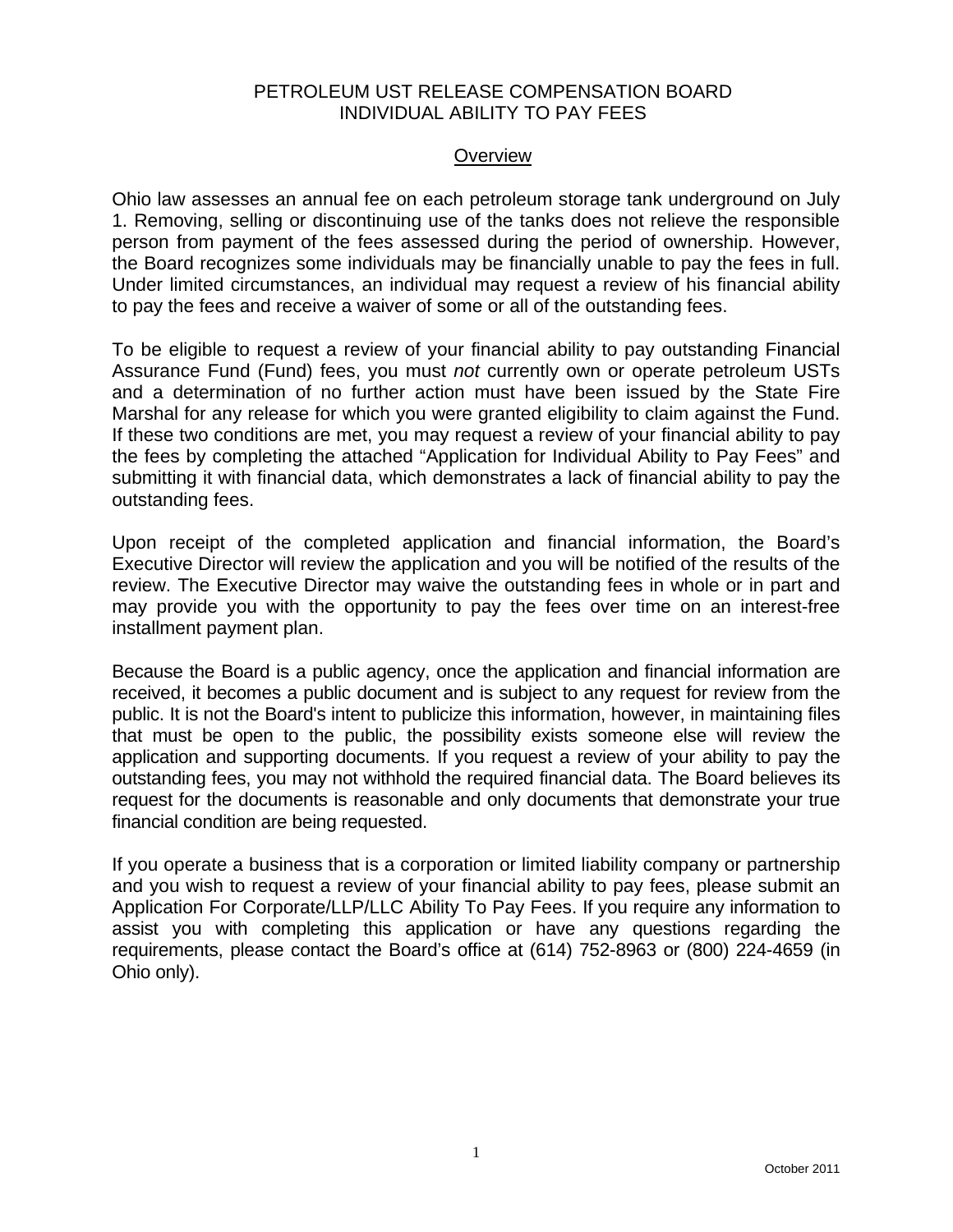## **APPLICATION FOR INDIVIDUAL ABILITY TO PAY FEES**

| 1.                                                                                     |                                                                                                        |
|----------------------------------------------------------------------------------------|--------------------------------------------------------------------------------------------------------|
|                                                                                        |                                                                                                        |
|                                                                                        |                                                                                                        |
|                                                                                        |                                                                                                        |
| 2.<br>Retired? Yes / No                                                                |                                                                                                        |
| 3.<br>Owner # (Certificate of Coverage #) assigned by the Board: _____________________ |                                                                                                        |
| 4.                                                                                     |                                                                                                        |
| 5.<br>List the business name(s) and address(es) for which fees are due:                |                                                                                                        |
| Business name / Facility street address, city                                          | Tanks Sold?<br>Tanks Removed?<br>Yes / No<br>Yes / No<br>(provide date sold)<br>(provide date removed) |
|                                                                                        |                                                                                                        |
|                                                                                        |                                                                                                        |
|                                                                                        |                                                                                                        |
| $\Lambda$ the sheared and the seal sheared if is a second $\Lambda$                    |                                                                                                        |

(Attach additional sheet if necessary)

# 6. Members of household (List Applicant and all persons living with the Applicant)

| Name (First and Last) | Age | Relationship to<br>Applicant |
|-----------------------|-----|------------------------------|
|                       |     | Applicant                    |
| 2.                    |     |                              |
| 3.                    |     |                              |
| -4.                   |     |                              |
| 5.                    |     |                              |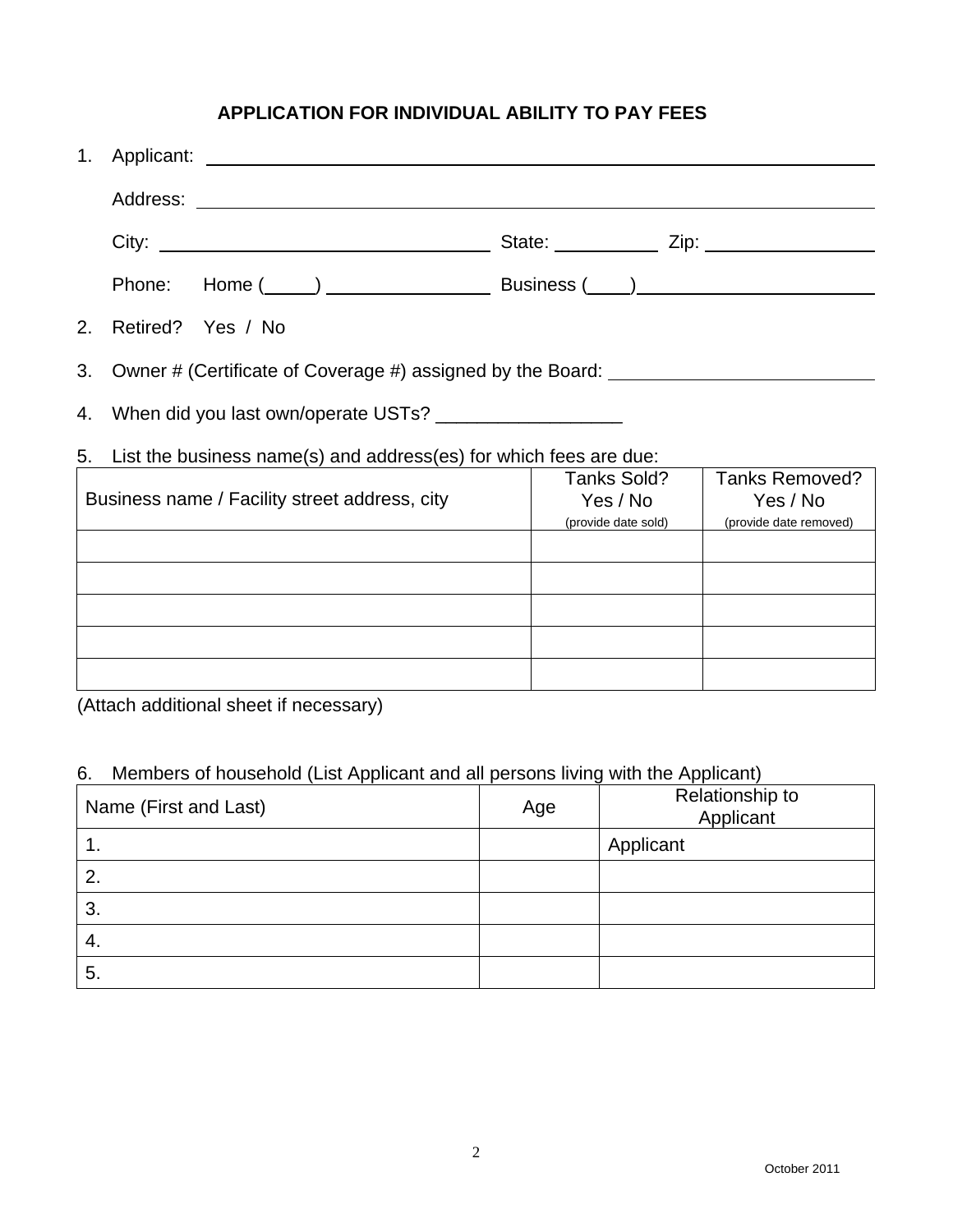7. Employment (List all jobs held by persons in the household, including the Applicant)

| Name (First and Last) | Name of Employer | Length of<br>Employment | <b>Annual Salary</b><br>(average if varies) |
|-----------------------|------------------|-------------------------|---------------------------------------------|
|                       |                  |                         |                                             |
|                       |                  |                         | ◡                                           |
|                       |                  |                         | Φ                                           |
| 3.                    |                  |                         | Φ                                           |
| 4.                    |                  |                         |                                             |
| 5.                    |                  |                         | ง                                           |

8. Income: List all income earned by persons in the household. If household members other than the Applicant and his or her spouse earn income, please list on a separate page. Indicate if the earned income is likely to change significantly in the current year. Please indicate whether the listed income is a weekly, monthly, quarterly or yearly amount.

| <b>Gross Income Amount</b>                                                                 |           |        |   |   |        |   |
|--------------------------------------------------------------------------------------------|-----------|--------|---|---|--------|---|
|                                                                                            | (Pre-Tax) |        |   |   | Period |   |
| Source                                                                                     | Applicant | Spouse | W | M | Q      | Y |
| Wages / Salaries                                                                           | \$        | \$     |   |   |        |   |
| <b>Sales Commissions</b>                                                                   | \$        | \$     |   |   |        |   |
| <b>Investment Income</b><br>(interest on bank accounts, dividends,<br>capital gains, etc.) | \$        | \$     |   |   |        |   |
| <b>Net Business Income</b>                                                                 | \$        | \$     |   |   |        |   |
| Rental Income                                                                              | \$        | \$     |   |   |        |   |
| Pension Income<br>(includes pensions, social security,<br>IRAs, etc.)                      | \$        | \$     |   |   |        |   |
| <b>Child Support</b>                                                                       | \$        | \$     |   |   |        |   |
| Alimony                                                                                    | \$        | \$     |   |   |        |   |
| Other Income:                                                                              |           |        |   |   |        |   |
| 1.                                                                                         | \$        | \$     |   |   |        |   |
| 2.                                                                                         | \$        | \$     |   |   |        |   |
| 3.                                                                                         | \$        | \$     |   |   |        |   |
| 4.                                                                                         | \$        | \$     |   |   |        |   |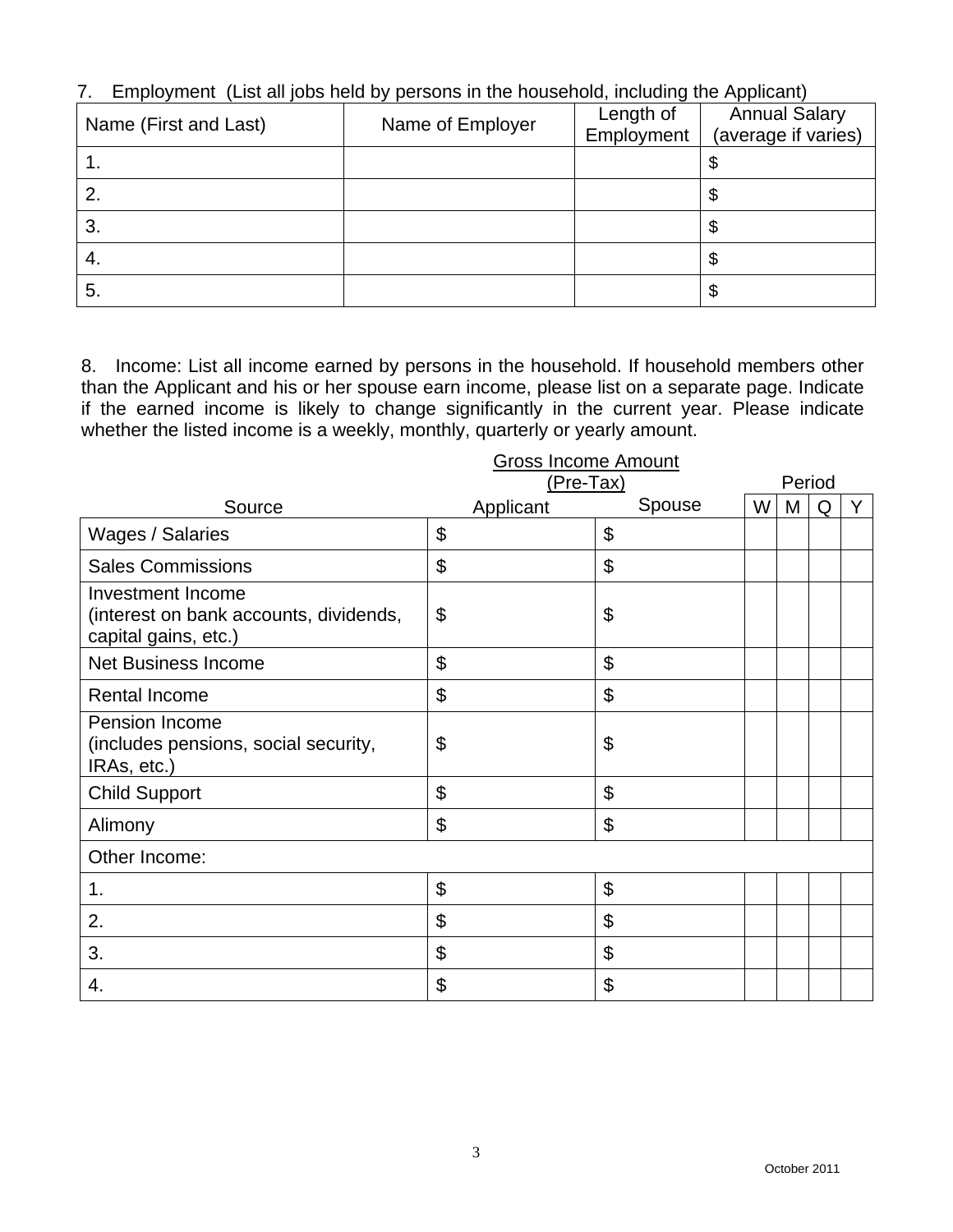9. Household living expenses: List household living expenses typical of last year, indicating if any of the expenses are likely to change significantly in the current year. Please indicate whether the listed expense is a weekly, monthly, quarterly or yearly expense amount. If you own one or more operating businesses, exclude any business expenses and, instead, attach any available financial statements or income tax records for your business(es).

|                                                 |        | Period |   |   |   |
|-------------------------------------------------|--------|--------|---|---|---|
| <b>Expense Item</b>                             | Amount | W      | M | Q | Y |
| Rent                                            |        |        |   |   |   |
| Home maintenance                                |        |        |   |   |   |
| Transportation (including auto maintenance)     |        |        |   |   |   |
| Home heating oil, gas, etc.                     |        |        |   |   |   |
| Electricity                                     |        |        |   |   |   |
| Water & sewer                                   |        |        |   |   |   |
| Telephone                                       |        |        |   |   |   |
| Food                                            |        |        |   |   |   |
| Clothing, personal care                         |        |        |   |   |   |
| Medical                                         |        |        |   |   |   |
| Mortgage payments (principal and interest only) |        |        |   |   |   |
| Car payments                                    |        |        |   |   |   |
| Credit card interest                            |        |        |   |   |   |
| Educational loan payments                       |        |        |   |   |   |
| Other debt payments                             |        |        |   |   |   |
| Home insurance                                  |        |        |   |   |   |
| Life insurance                                  |        |        |   |   |   |
| Auto insurance                                  |        |        |   |   |   |
| <b>Medical insurance</b>                        |        |        |   |   |   |
| Property taxes                                  |        |        |   |   |   |
| Federal income taxes (net of any refunds)       |        |        |   |   |   |
| State & local income taxes (net of any refunds) |        |        |   |   |   |
| FICA (Social Security tax)                      |        |        |   |   |   |
| Other taxes                                     |        |        |   |   |   |
| Childcare                                       |        |        |   |   |   |
| Tuition                                         |        |        |   |   |   |
| Legal or professional fees                      |        |        |   |   |   |
| Other (attach description)                      |        |        |   |   |   |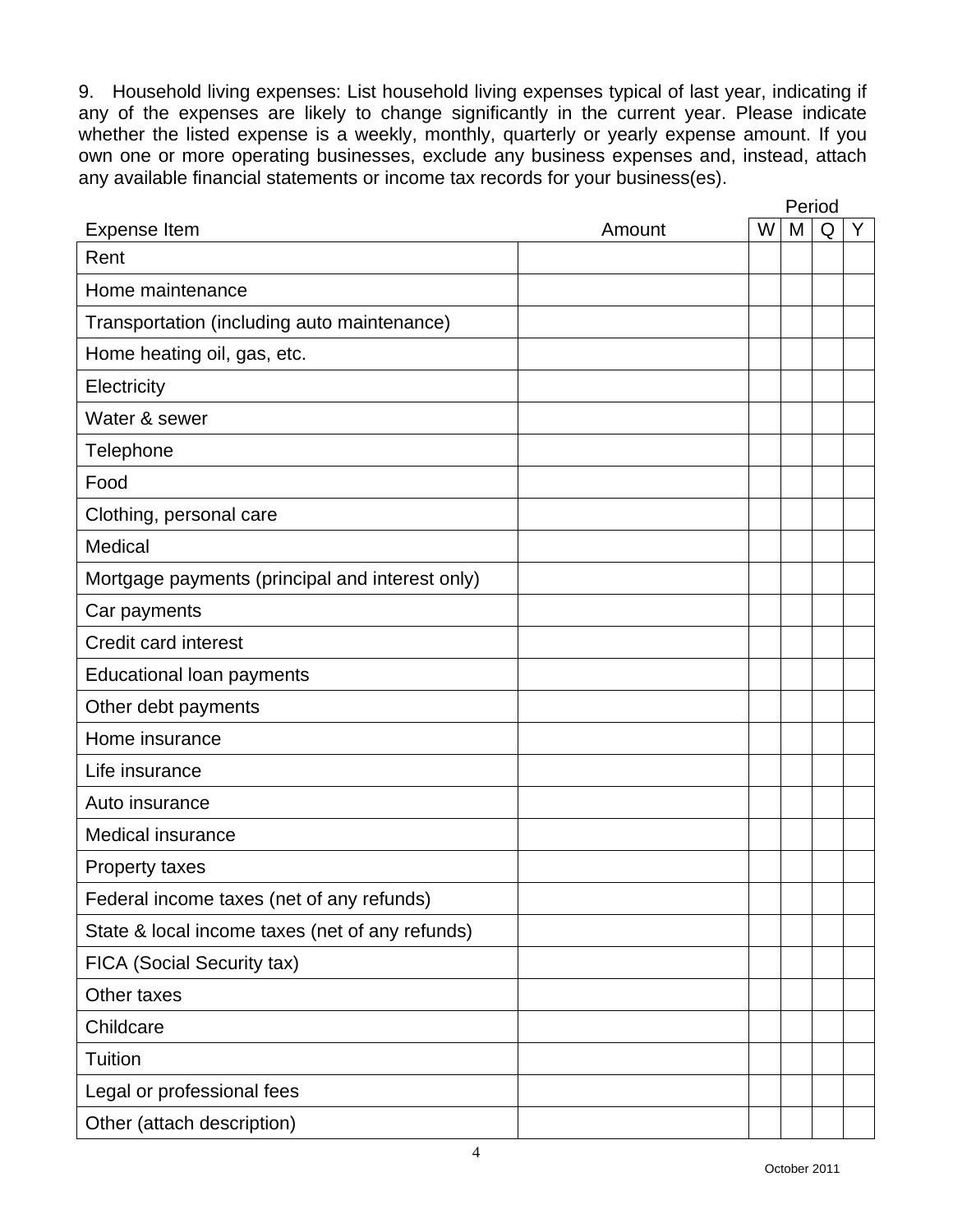### **Net Worth (Assets and Liabilities)**

Please provide the following information to the best of your knowledge. All data should be as current as possible. If the exact balance is unknown, you may estimate. Please mark an "E" next to the items you estimate. If items are business assets or liabilities, please mark a "B" next to those items.

#### **Assets**

10. Bank Accounts (Checking, Savings, CDs, Money Markets, etc.)

| Name of Bank / Credit Union | Type of Account | <b>Current Balance</b> |
|-----------------------------|-----------------|------------------------|
|                             |                 |                        |
| 2                           |                 |                        |
| -3.                         |                 |                        |
| -4.                         |                 | w                      |
| . ა.                        |                 | мD                     |

#### 11. Investments (Stocks, Bonds, Mutual Funds, REITs, etc.)

| <b>Investment Type</b> | <b>Current Market Value</b> |
|------------------------|-----------------------------|
| . .                    | w                           |
| 2.                     |                             |
| 3.                     |                             |
| -4.                    | Φ                           |
| . ხ.                   | Φ                           |

#### 12. Retirement Funds/Accounts (IRAs, 401(k), 403(b), company retirement fund, pensions, etc.)

| <b>Investment Type</b> | <b>Estimated Market Value</b> |
|------------------------|-------------------------------|
|                        | ۰D                            |
|                        | Φ                             |
| O.                     | \$                            |
| 4.                     | Φ                             |
| O.                     | ъD                            |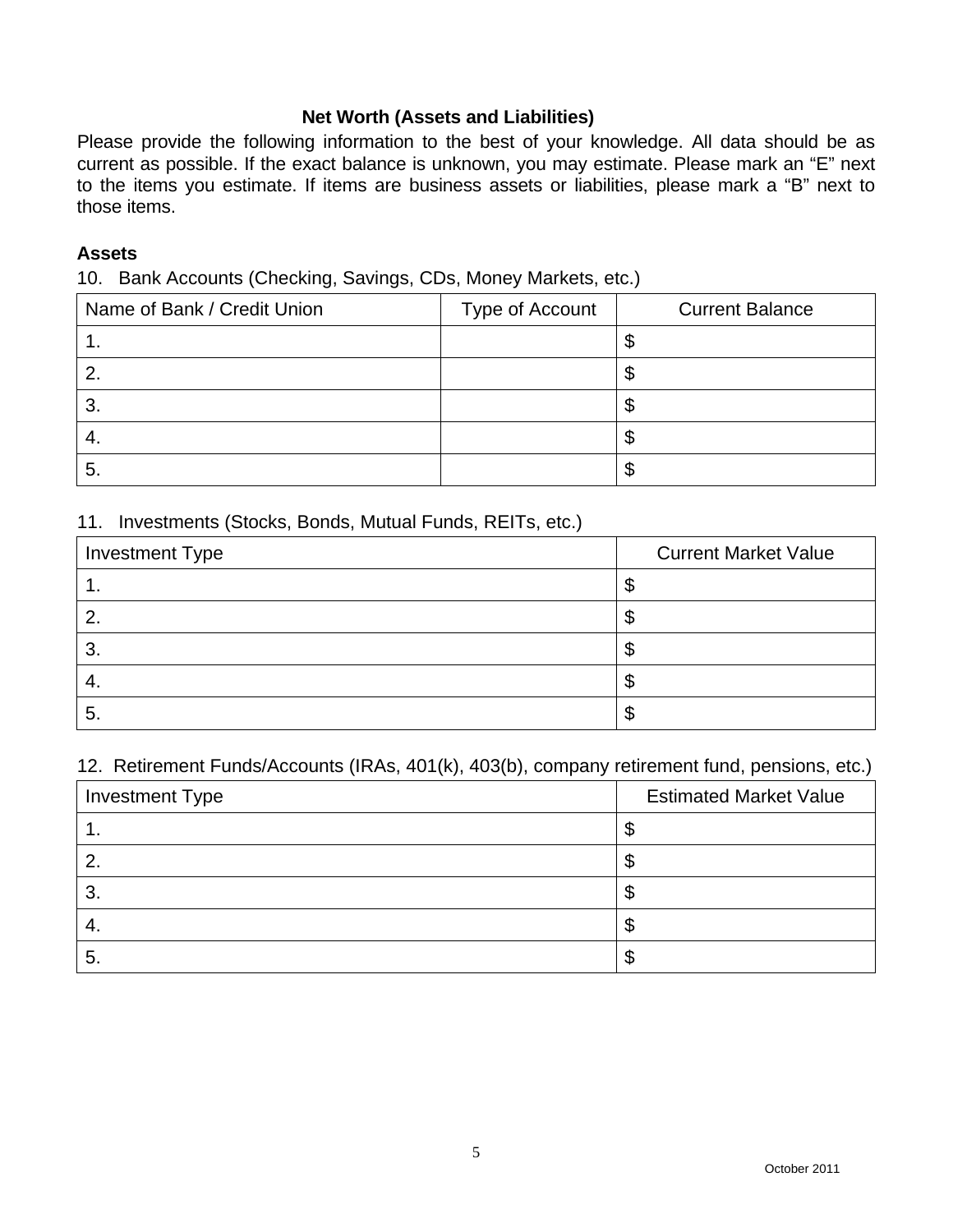## 13. Life Insurance Policies with Value (Whole life, Universal life, etc.)

| <b>Issuing Company</b> | Cash Value (\$) |
|------------------------|-----------------|
| . .                    |                 |
|                        |                 |
| ◠<br>ა.                | ۰D              |
| 4.                     | ۰D              |
| 5.                     | Φ               |

## 14. Vehicles used for commuting

| Make / Model / Year | <b>Estimated Market Value</b><br>(Blue Book) |
|---------------------|----------------------------------------------|
|                     | œ<br>Φ                                       |
| 2.                  | \$                                           |
| 3.                  | \$                                           |
| 4.                  | \$                                           |
| 5.                  | ጥ<br>Φ                                       |

#### 15. Other vehicles not used for commuting (Cars, trucks, motorcycles, recreational vehicles – ATVs, motor homes, boats, airplanes, etc.)

| Make / Model / Year | <b>Estimated Market Value</b><br>(Blue Book) |
|---------------------|----------------------------------------------|
| . .                 | \$                                           |
| 2.                  | \$                                           |
| 3.                  | \$                                           |
| -4.                 | \$                                           |
| -5.                 | Ф                                            |

### 16. Personal property other than vehicles (Items over \$500 – furniture, jewelry, art, antiques, precious metals, collections, etc.)

| <b>Description of Personal Property</b> | <b>Estimated Market Value</b><br>(Blue Book) |
|-----------------------------------------|----------------------------------------------|
| . .                                     | \$                                           |
|                                         | \$                                           |
| 3.                                      | \$                                           |
| -4.                                     | \$                                           |
| 5.                                      | \$                                           |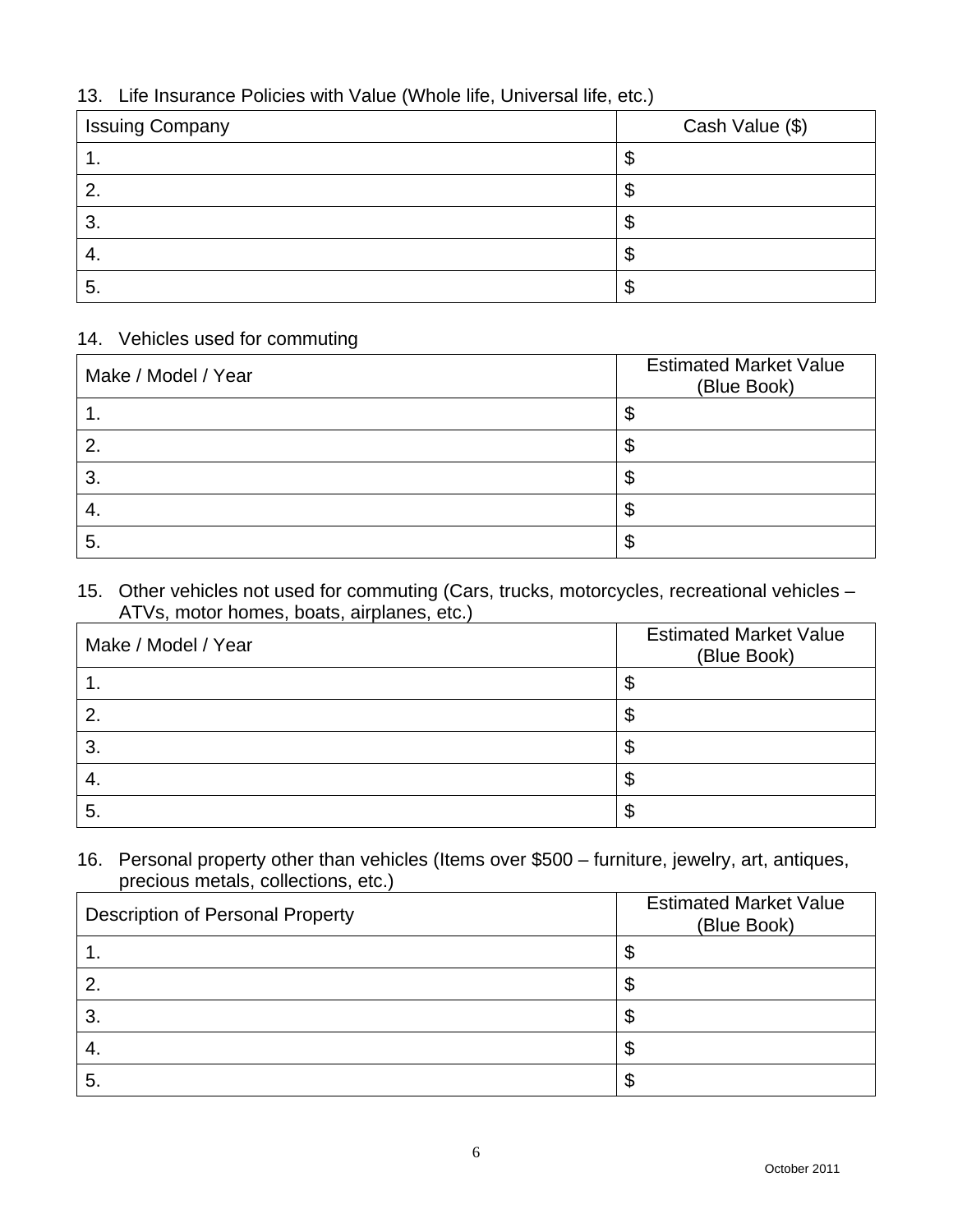## 17. Real Estate – Primary Residence

| Location (street address, city, state) | <b>Estimated Market Value</b> |  |
|----------------------------------------|-------------------------------|--|
|                                        | Ψ                             |  |
|                                        |                               |  |
|                                        |                               |  |

# 18. Other Real Estate (Land and buildings – commercial, business, rental, vacation, etc.)

| Location (address, city, state) | <b>Estimated Market Value</b> |
|---------------------------------|-------------------------------|
|                                 |                               |
|                                 |                               |
| 3.                              |                               |
|                                 |                               |
| G                               |                               |

## 19. Other Assets

| Type of property | <b>Estimated Market Value</b> |
|------------------|-------------------------------|
|                  |                               |
| $\overline{2}$   | w                             |
| $\mathbf{3}$     |                               |
|                  |                               |
| -5.              |                               |

# **Liabilities / Debts**

## 20. Mortgage and Real Estate Loans

| Type of loan and property secured<br>against (Example: first mortgage<br>on primary residence) | Owed to<br>(Bank name, etc.) | <b>Balance Due</b><br>(to pay off) | Payoff Date<br>Mo./Yr. |
|------------------------------------------------------------------------------------------------|------------------------------|------------------------------------|------------------------|
|                                                                                                |                              | Φ                                  |                        |
|                                                                                                |                              |                                    |                        |
| 3.                                                                                             |                              |                                    |                        |
| 4.                                                                                             |                              |                                    |                        |
| 5.                                                                                             |                              | \$                                 |                        |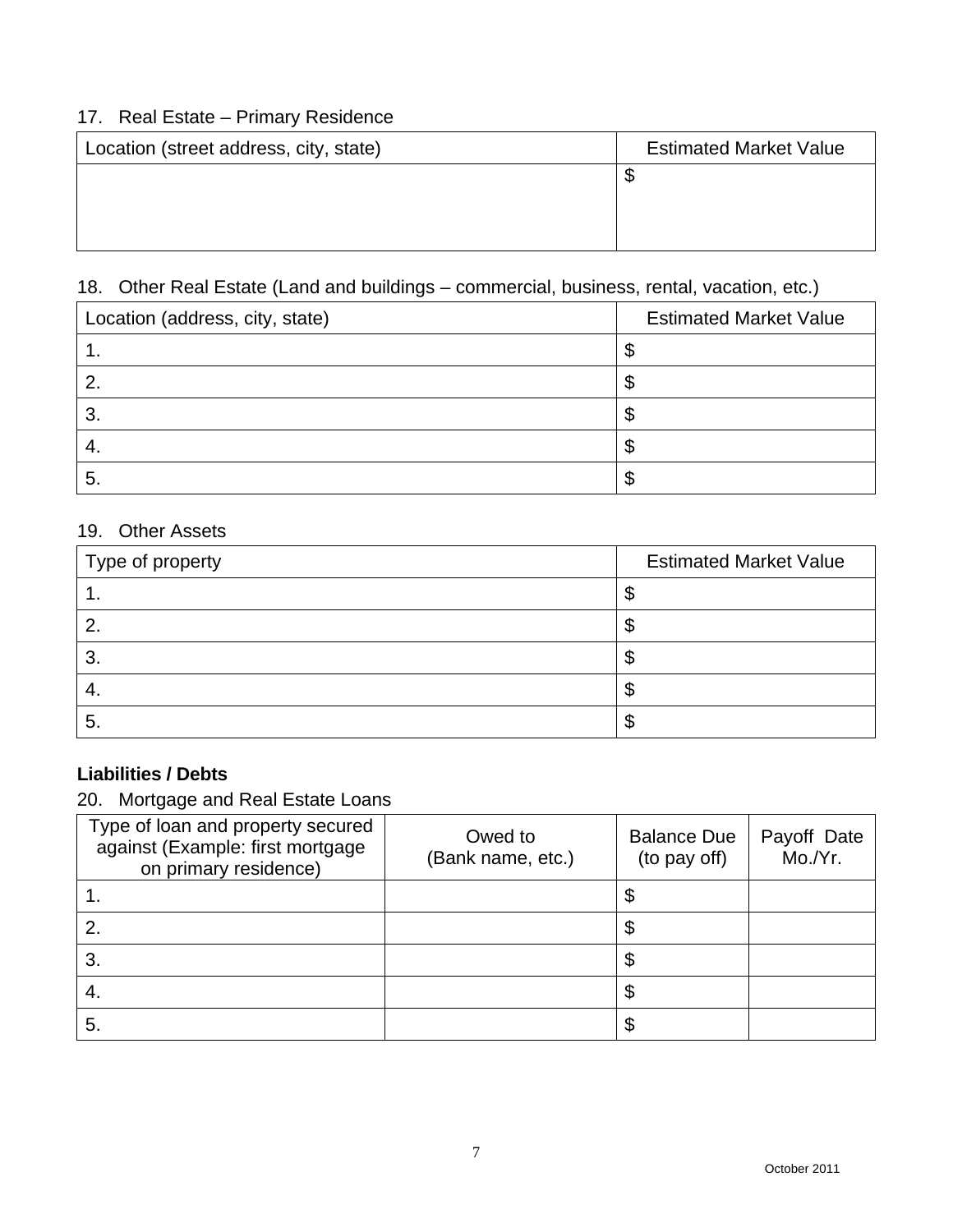## 21. Vehicle Loans (Cars, trucks, boats, motorcycles, etc.)

| Vehicle<br>(Make, Model & Year) | Owed to<br>(Bank name, etc.) | <b>Balance Due</b><br>(to pay off) | Payoff Date<br>Mo./Yr. |
|---------------------------------|------------------------------|------------------------------------|------------------------|
| . .                             |                              | Φ                                  |                        |
| 2.                              |                              |                                    |                        |
| 3.                              |                              | D                                  |                        |
| -4.                             |                              | ง                                  |                        |
| 5.                              |                              | Φ                                  |                        |

## 22. Furniture and Household Goods Loan (Appliances, furniture, etc.)

| Item Description | Owed to<br>(Bank name, etc.) | <b>Balance Due</b><br>(to pay off) | Payoff Date<br>Mo./Yr. |
|------------------|------------------------------|------------------------------------|------------------------|
| . .              |                              | ง                                  |                        |
| 2.               |                              | Φ                                  |                        |
| 3.               |                              | Φ                                  |                        |
| 4.               |                              | Φ                                  |                        |
| 5.               |                              | Φ                                  |                        |

## 23. Credit Cards and Lines of Credit

| Credit Card / Line of Credit<br>(Type) | Owed to<br>(Bank name, etc.) | <b>Balance Due</b><br>(to pay off) |
|----------------------------------------|------------------------------|------------------------------------|
|                                        |                              | \$                                 |
|                                        |                              | œ<br>Φ                             |
| 3.                                     |                              | œ<br>Φ                             |
| -4.                                    |                              | œ<br>Œ                             |
| 5.                                     |                              | œ<br>ъD                            |

## 24. Other Debt (Taxes owed, alimony, child support, student loans, etc.

| Type of Debt | Owed to<br>(Bank name, etc.) | <b>Balance Due</b><br>(to pay off) | Payoff Date<br>Mo./Yr. |
|--------------|------------------------------|------------------------------------|------------------------|
| . .          |                              | Ψ                                  |                        |
| 2.           |                              | Φ                                  |                        |
| 3.           |                              | \$                                 |                        |
| -4.          |                              | \$                                 |                        |
| 5.           |                              | \$                                 |                        |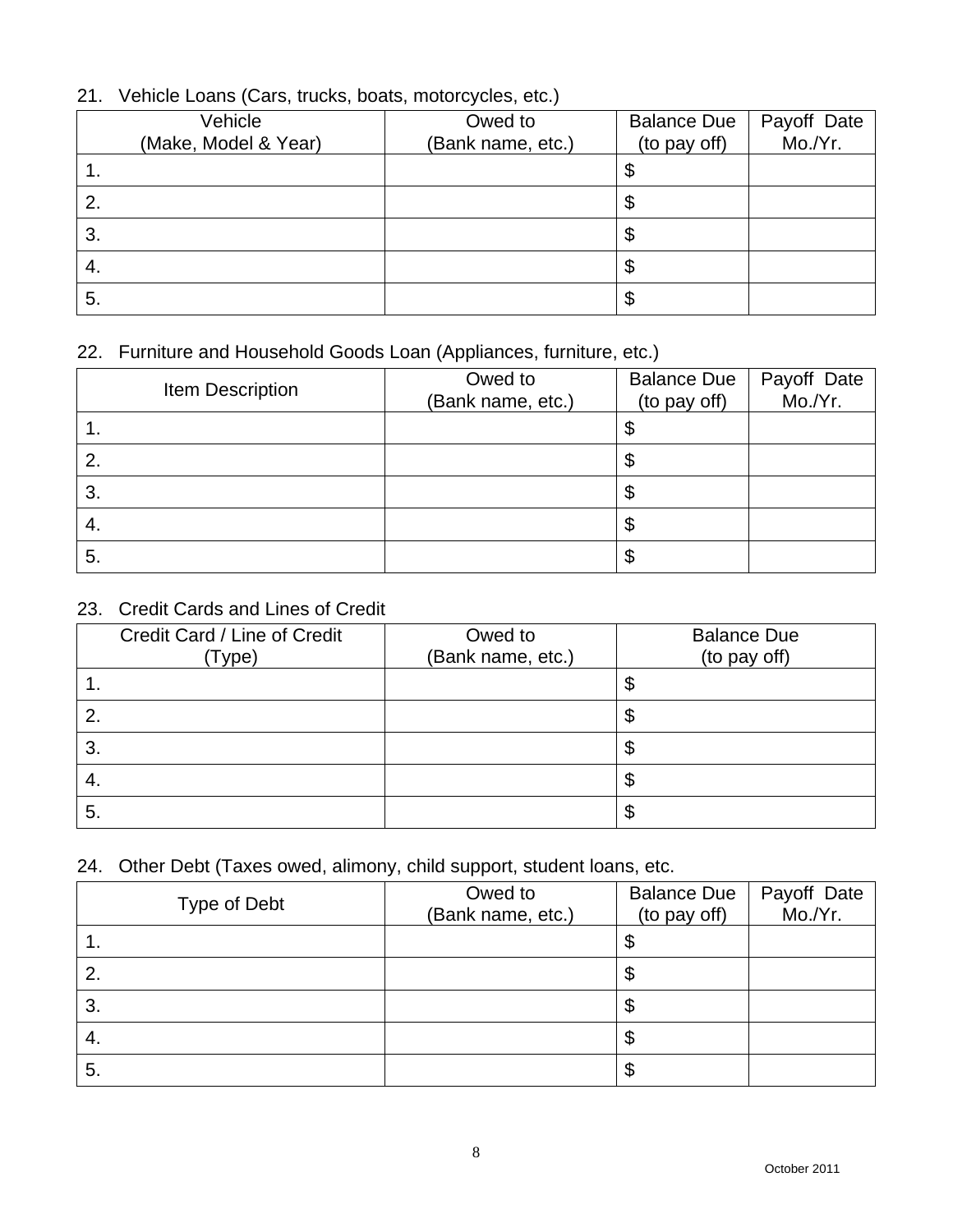## **Additional Information**

25. Please respond to the following questions. For any question that you answer "yes," provide additional information at the bottom of this page or attach an additional sheet.

| Question                                                                                             | Yes | No |
|------------------------------------------------------------------------------------------------------|-----|----|
| Do you have any reason to believe that your financial situation<br>will change during the next year? |     |    |
| Are you currently selling, trying to sell, or purchasing any real<br>estate?                         |     |    |
| Have you sold any real estate in the past three years?                                               |     |    |
| Is anyone (or entity) holding real estate or personal property on<br>your behalf?                    |     |    |
| Are you a party in any pending lawsuit?                                                              |     |    |
| Have you received a settlement in excess of \$3,000 in the past<br>three years?                      |     |    |
| Have any of your belongings been repossessed in the past<br>three years?                             |     |    |
| Are you a Trustee, Executor, or Administrator?                                                       |     |    |
| Are you a beneficiary of an estate or a participant in a profit<br>sharing plan?                     |     |    |
| Have you declared bankruptcy in the past seven years?                                                |     |    |
| Do you receive any type of federal aid or public assistance?                                         |     |    |

If you answered "yes" to any question(s), please provide an explanation below:

- 26. Please attach entire federal income tax returns and W-2's for the previous three years. Please redact all social security numbers.
- 27. If you are operating one or more businesses, attach any audit, compilation or other financial information detailing the finances of the business operations over the past three years.
- 28. Please attach any other records which you believe demonstrate your inability to pay the outstanding tank fees.
- 29. Please read, sign and date the following certification: